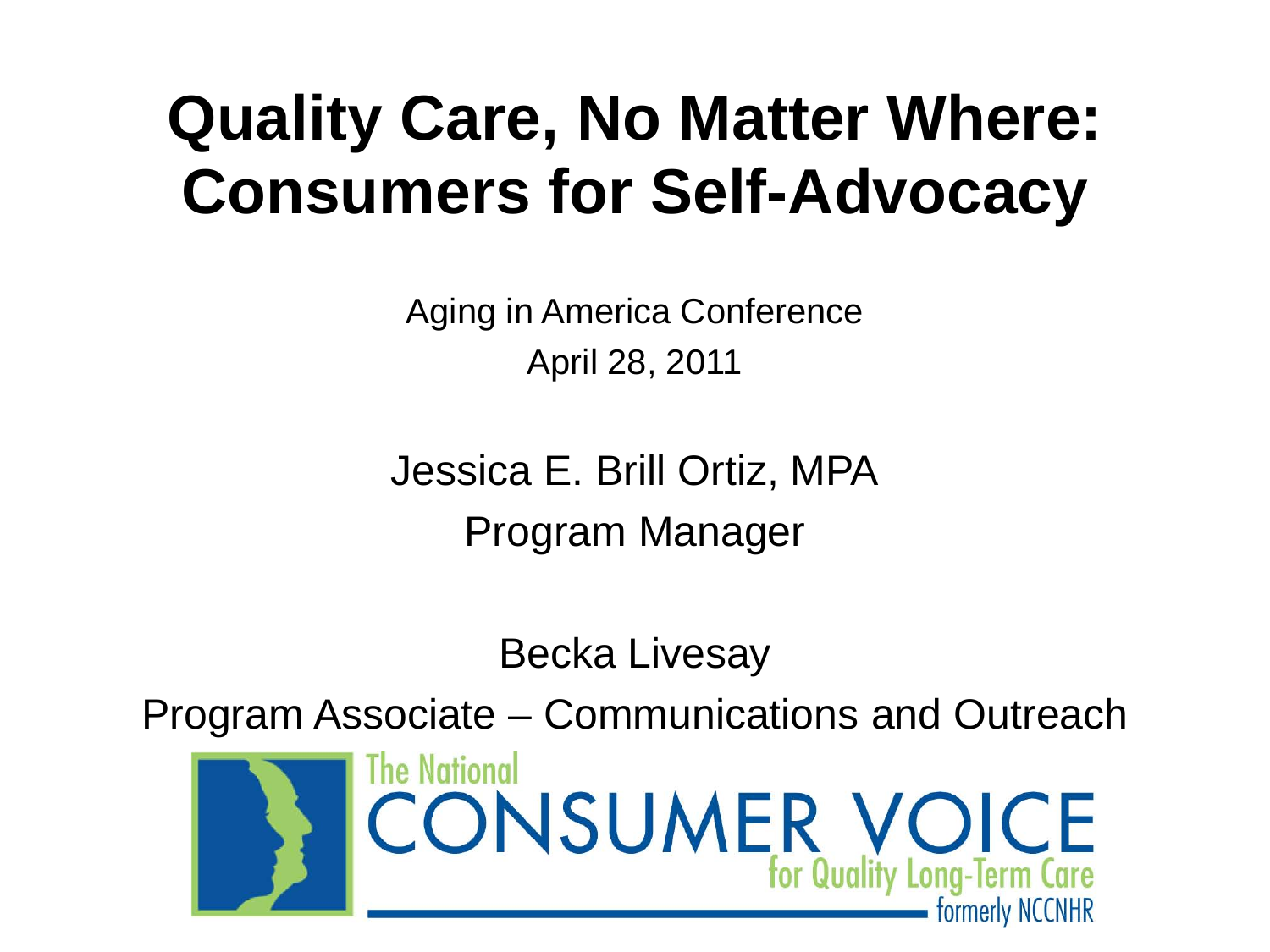

- o A non-profit, consumer-driven advocacy and membership organization
- o Founded by in 1975 by Elma Holder as the National Citizens' Coalition for Nursing Home Reform (NCCNHR) because of public concern about substandard care in nursing homes
- o Mission: to represent consumers at the national level for quality long-term care, services and supports
- o The leading national voice representing consumers in issues related to long-term care, so consumers are empowered to advocate for themselves
- o Primary source of information and tools for consumers, families, caregivers, advocates and ombudsmen to help ensure quality care for the individual



### [www.theconsumervoice.org](http://www.theconsumervoice.org/)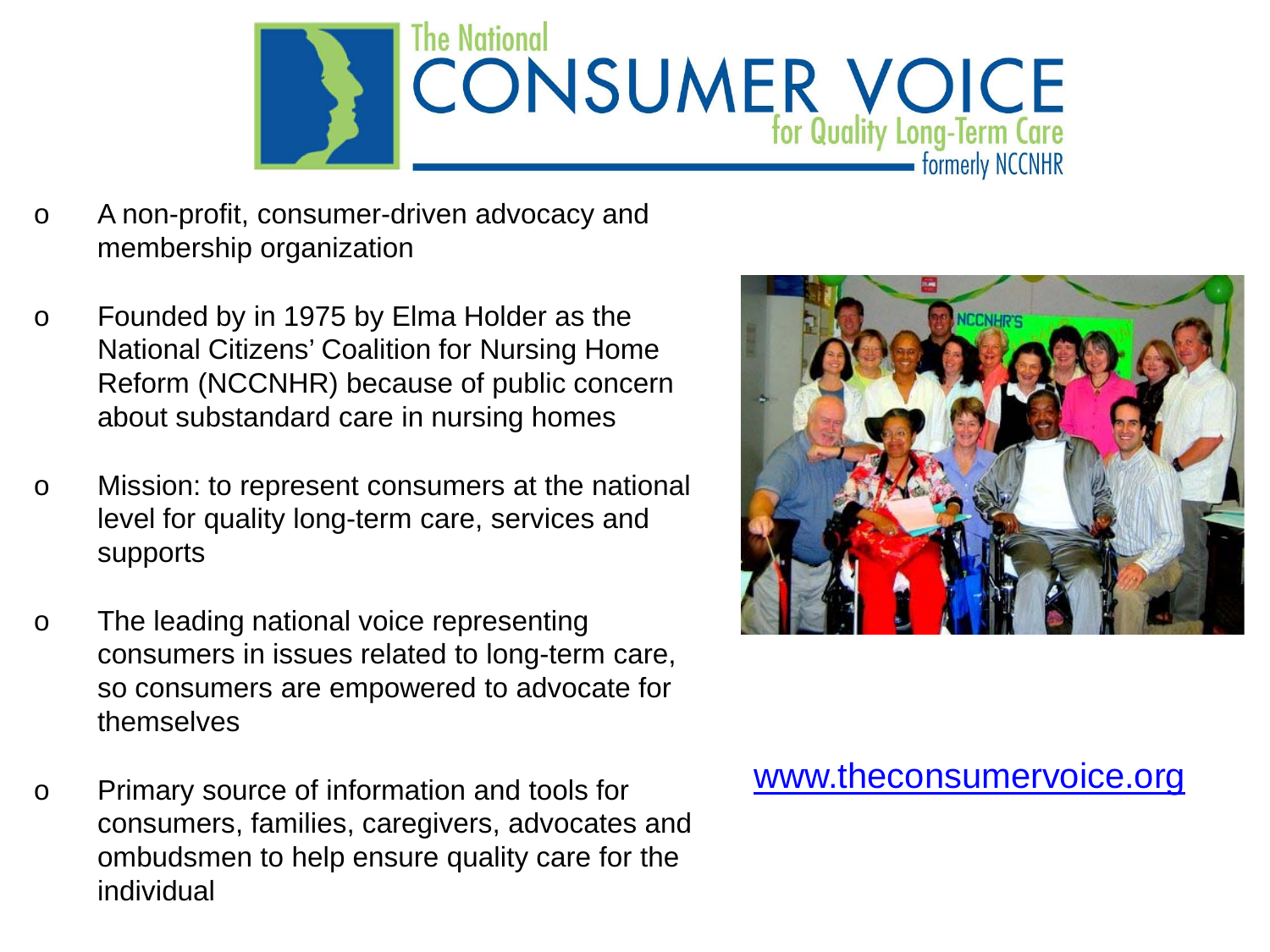#### om • **The National Long-Term Care** buds • **Ombudsman Resource Center** man

- Provides support, technical assistance and training to the 53 State Long-Term Care Ombudsman Programs and their statewide networks of more than 1,000 regional and local programs that utilize more than 8,000 volunteers
- Seeks to enhance the skills, knowledge and management capacity of the state programs to enable them to handle residents' complaints and represent resident interests (individual and systemic advocacy)
- Funded by the Administration on Aging, the Center is operated by the National Consumer Voice for Quality Long-Term Care

### [www.ltcombudsman.org](http://www.ltcombudsman.org/)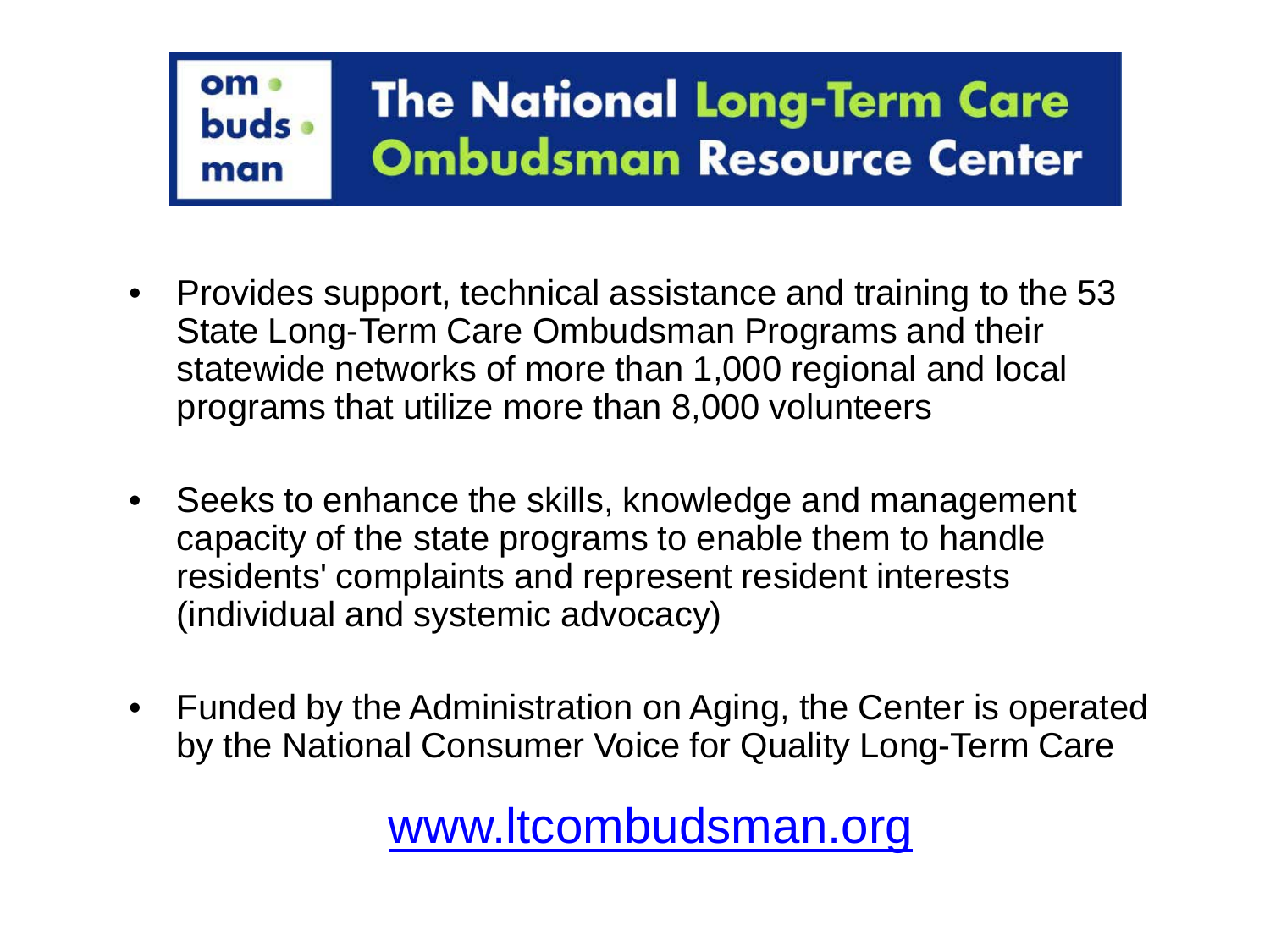### **Quality Care, No Matter Where: Consumer Guides for Self-Advocacy**

- One-year initiative funded by the Milbank Foundation for Rehabilitation
- Project need
	- Shared need among the elderly and individuals with disabilities for a range of *quality* long-term care services and supports (LTSS)
	- Shared daunting and overwhelming task to navigate a fragmented and complicated LTSS system
	- Many consumers and families don't know what the LTSS options are, what to look for, how to work with providers to get good care, or what to do should problems arise
	- The elderly and people with disabilities may not end up with the care option that is best for them or may suffer from sub- standard care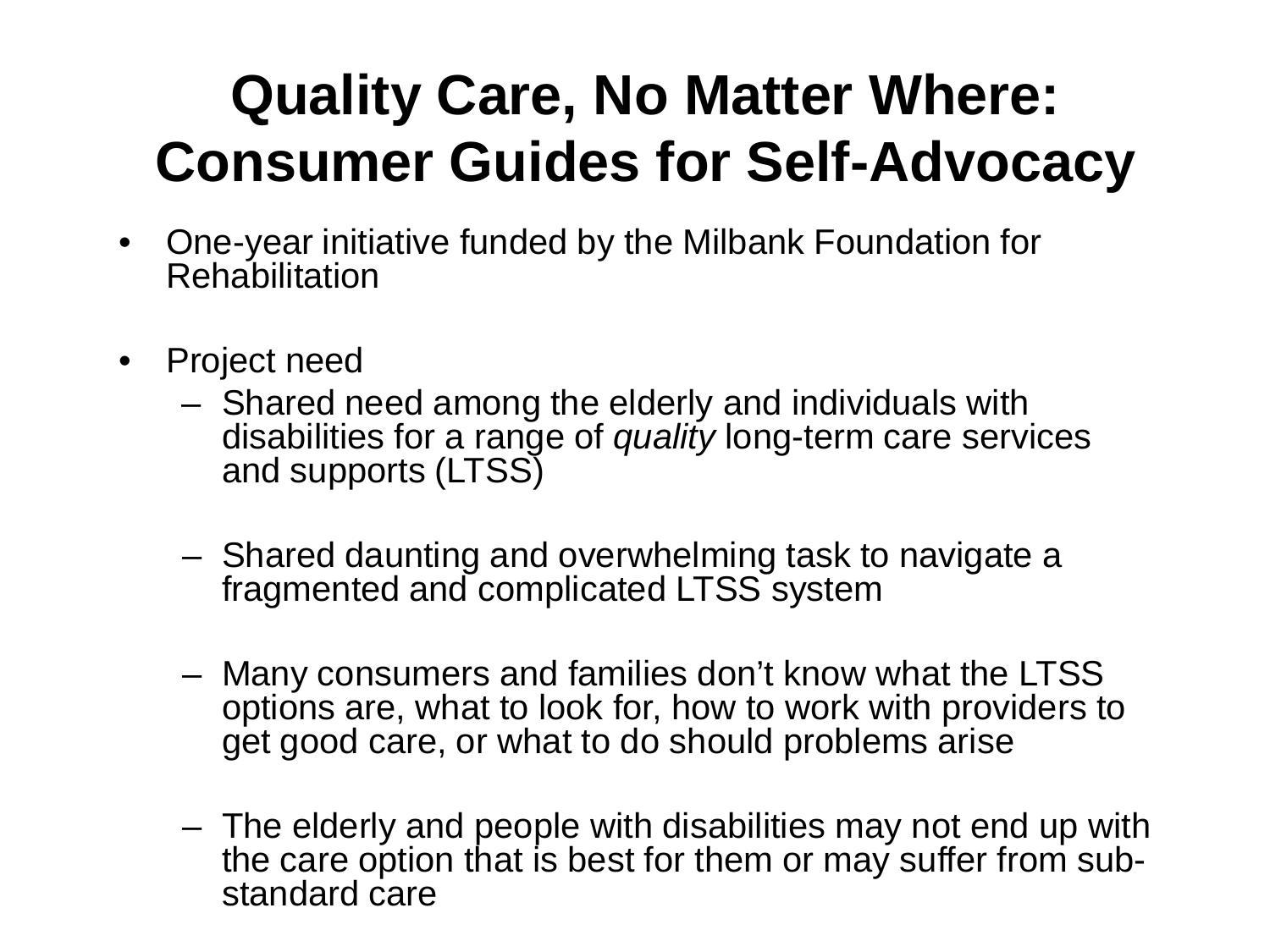## **Initiative Goals**

- 1. Empower people with disabilities and older adults to advocate for quality LTSS across settings
- 2. Strengthen citizen advocacy groups (CAGs) that work on behalf of LTSS consumers
	- CAGs are non-profit organizations that advocate for quality LTSS at the local, regional or state level
	- Consumer Voice has a long-standing relationship with CAGs and many are members of the Consumer Voice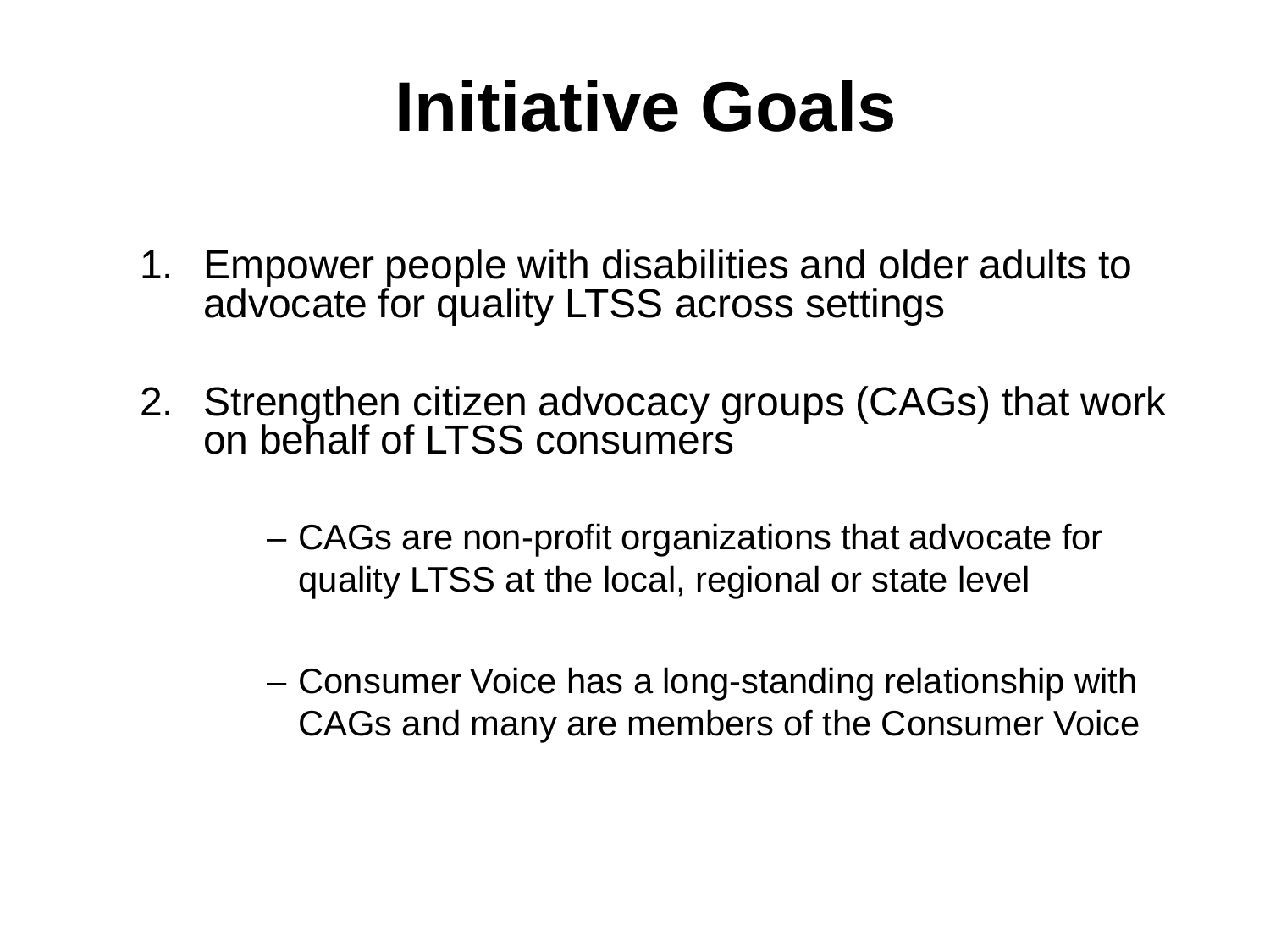

### **National Consumer Guide Piecing Together Quality Long-Term Care: A Consumer's Guide to Choices and Advocacy**

- Educates people with disabilities and older adults about LTSS options so they can make informed decisions
- Empowers consumers to be self-advocates for quality LTSS
- Includes tips from consumers and information and resources to assist people currently living in nursing homes to move back into the community
- Numerous formats for increased accessibility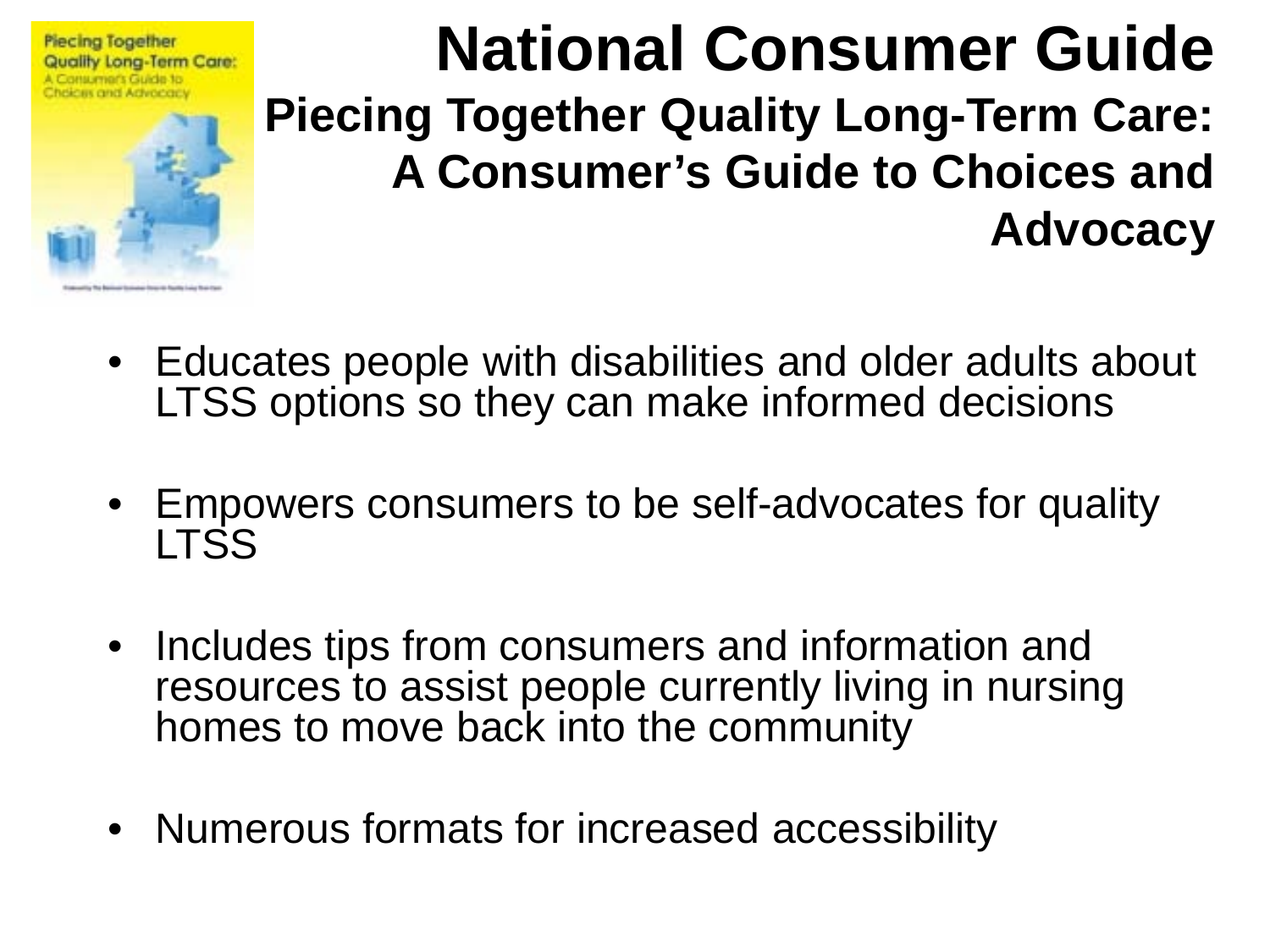## Online Accessibility

- A primary objective of this initiative was to make the national guide accessible on the Internet for individuals with disabilities
- The guide is available on online in various formats, including:
	- HTML
	- PDF
	- Audio Portions
	- Hardcopy (available for purchase to cover printing costs)

http://www.theconsumervoice.org/piecing-togetherquality-long-term-care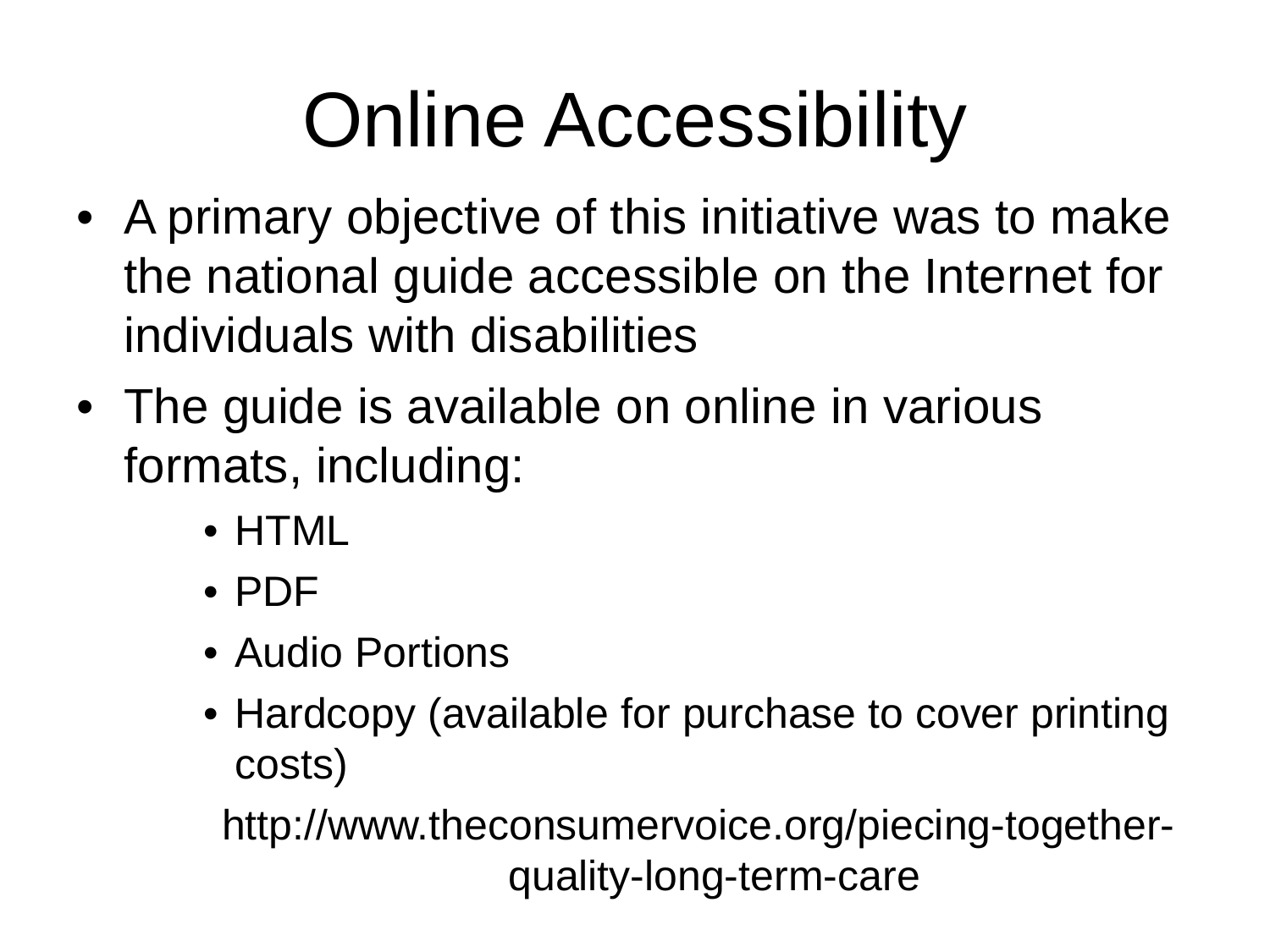# Online Accessibility Continued

- The guide's mircosite tests several ways to make the national guide accessible for individuals with disabilities. Some of the way we hope to have accomplished this are:
	- Different formats
	- Allowing the user to change both the color of the site's background and the color of text
	- Suggesting ways to increase or decrease the font size using a number of different Internet browsers
- However, this process is ongoing, and we welcome input on your ideas about how to improve this site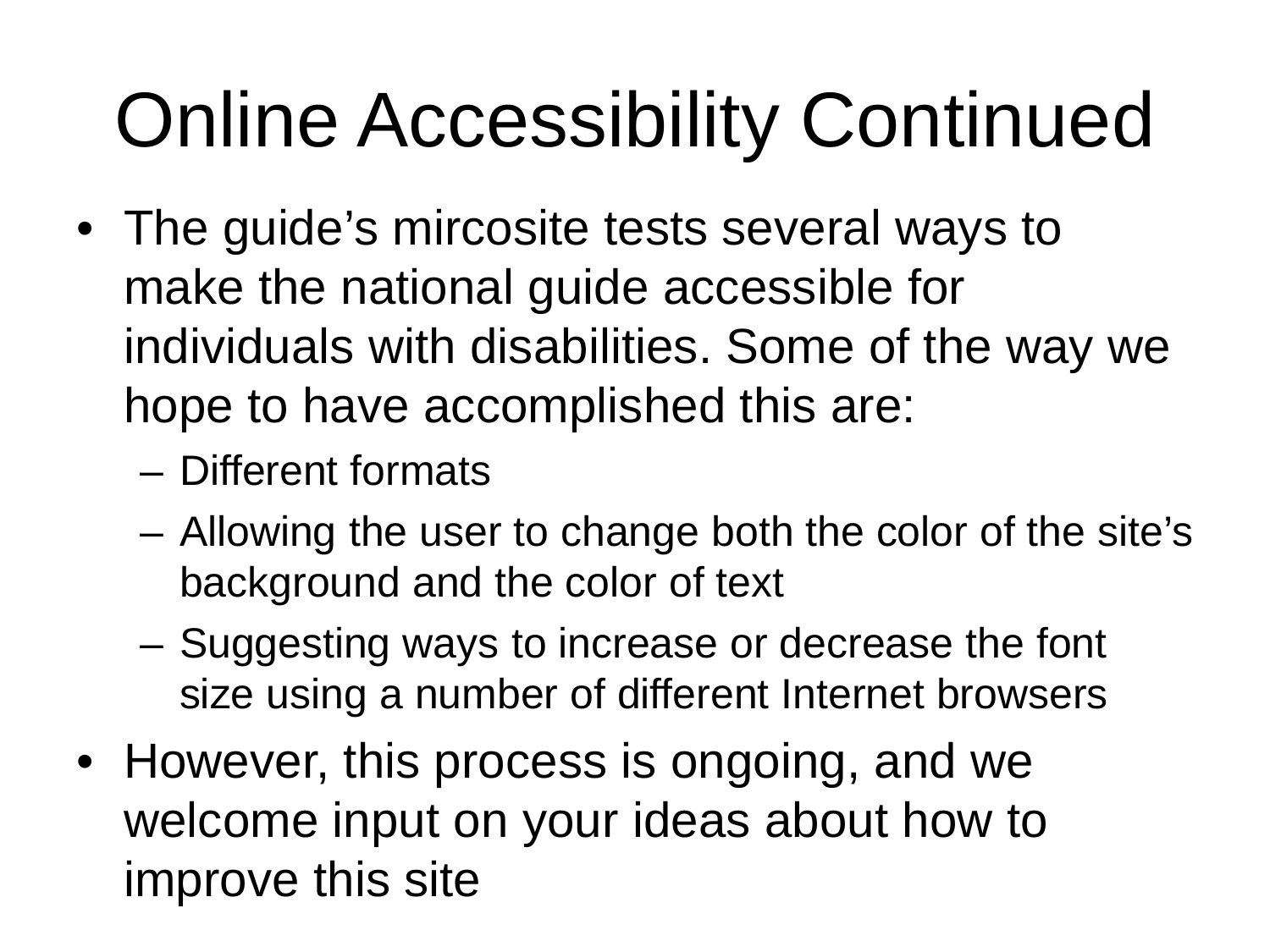#### **National Consumer Voice for Quality Long-Term Care**

**About Acknowledgments** Home Contact **Change Site Colors** 

#### **Text Size**

### **PIECING TOGETHER QUALITY LONG-TERM CARE**

AUDIO FILE

A Consumer's Guide to Choices and Advocacy

Access the guide in the following versions:

**HTML** 

**PDF** 

ORDER HARD COPY

#### **ABOUT THE GUIDE**

Almost all of us will need some assistance with the tasks of everyday life at some point in our lives. ".This type of assistance is referred to as "long-term services and supports" or "long-term care." This guide is designed for you (or your advocate), the individual who is currently receiving or who may in the future receive long-term services and supports - the purpose of this is to inform you about your options for long-term services and supports. Its goal is also to empower you - through education - to effectively advocate on your own behalf.

This guide is part of a project led by the National Consumer Voice for Quality Long-Term Care, and funded by the Milbank Foundation for Rehabilitation, to empower people with disabilities and older adults to be self-advocates for quality long-term care, while strengthening long-term care citizen advocacy groups that work on behalf of long-term care consumers.

**SURVEY** 

**Piecing Together Quality Long-Term Care:** 

A Consumer's Guide to **Choices and Advocacy** 

> Please take this quick survey to tell us how and if the quide helped to inform and empower you or someone you know.

#### Take Survey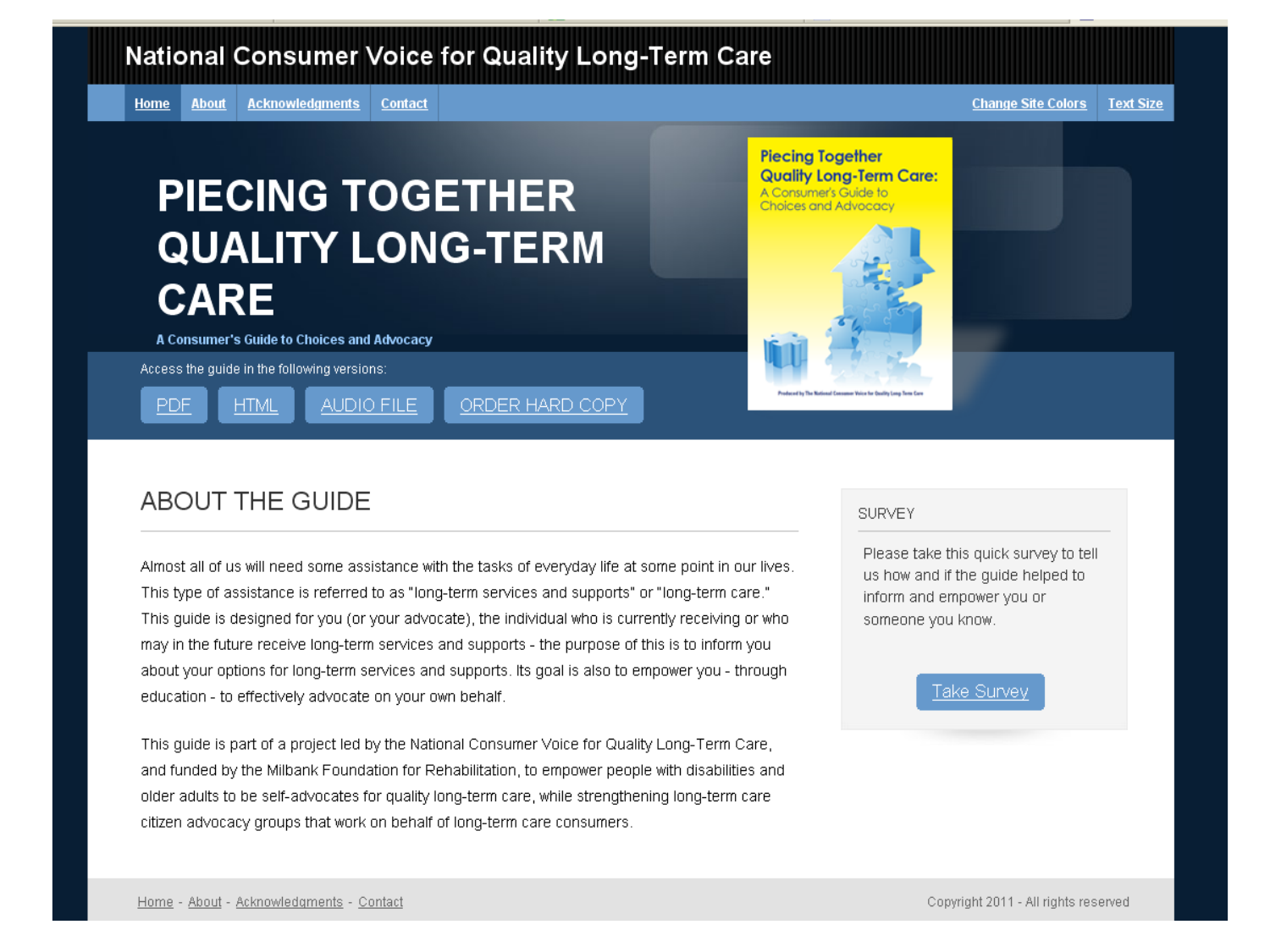A Consumer's Guide to Choices and Advocacy

Text size

#### Introduction

| <b>Finding the Right Road</b> |  |  |  |
|-------------------------------|--|--|--|
|-------------------------------|--|--|--|

#### Chapter 1: What are "Long-Term Services and Supports?" Person-directed or person-centered care/services Chapter 1 summary

Chapter 2: What are Your Options for Long-Term Services and Supports?

Chapter 3: Home and Community-Based Services and Supports Chapter 3 summary

#### Chapter 4: The "Home" in Home and Community-Based Services: Housing Options

Living with a family member Subsidized housing Supportive housing Accessible housing Senior housing Affordable housing Chapter 4 summary

#### Chapter 5: **Housing Rights**

Your rights Overcoming barriers to obtaining affordable, accessible housing Chapter 5 summary

Chapter 6: Long-term Care, Services and Supports in Residential Settings: When 24-Hour Nursing Supervision/Care is not Needed

Chapter 6 summary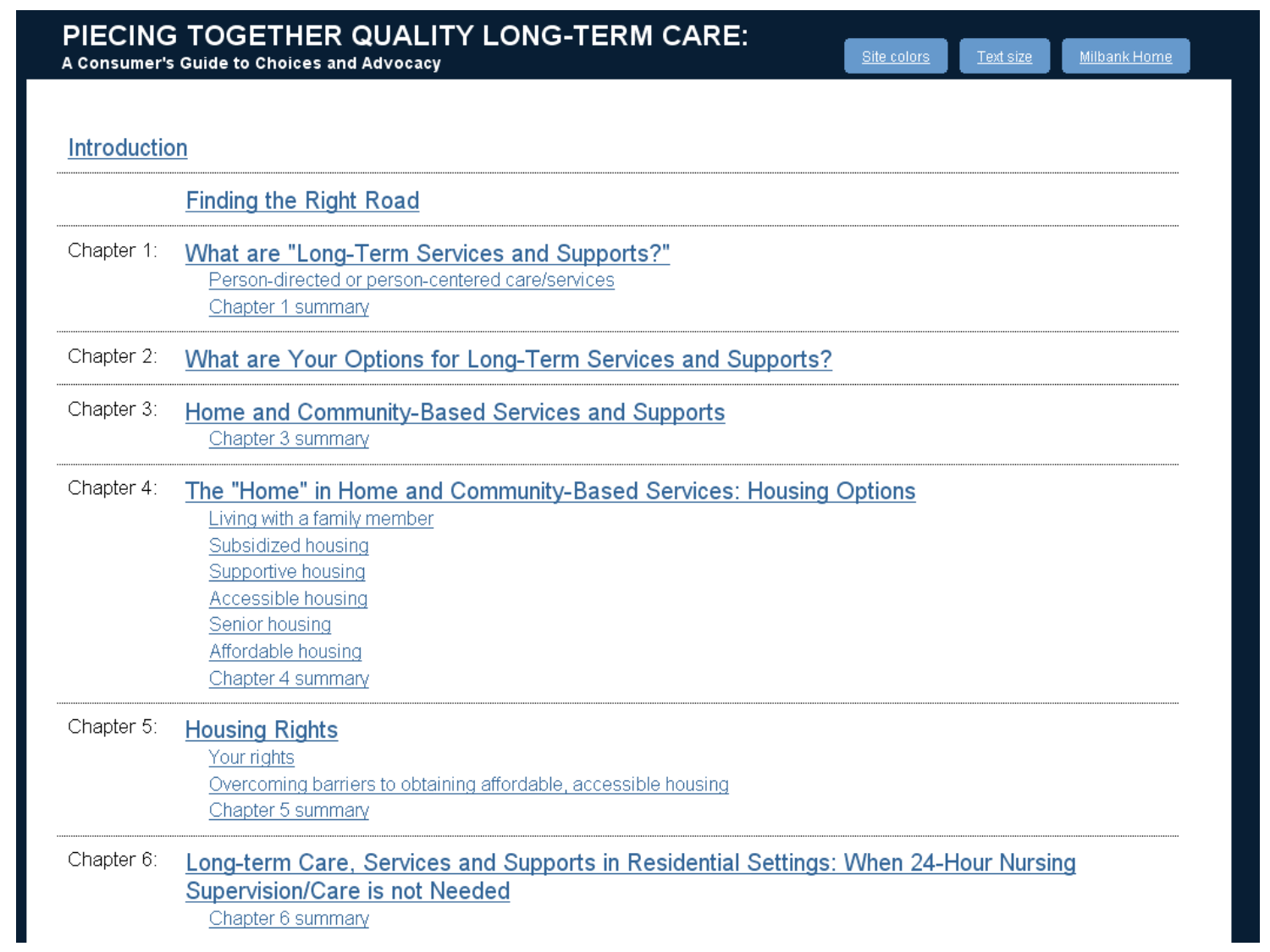# Tips for Making Documents More Accessible

- If possible, have a large-print option available.
	- According to the American Council for the Blind, many large-print readers recommend printing in 18-point type. However, 14-point type is consider acceptable.
- Don't use columns.
- Explain any images in the document clearly.
- Left justify the text if possible. This creates consistent spacing between letters and is easy to track visually.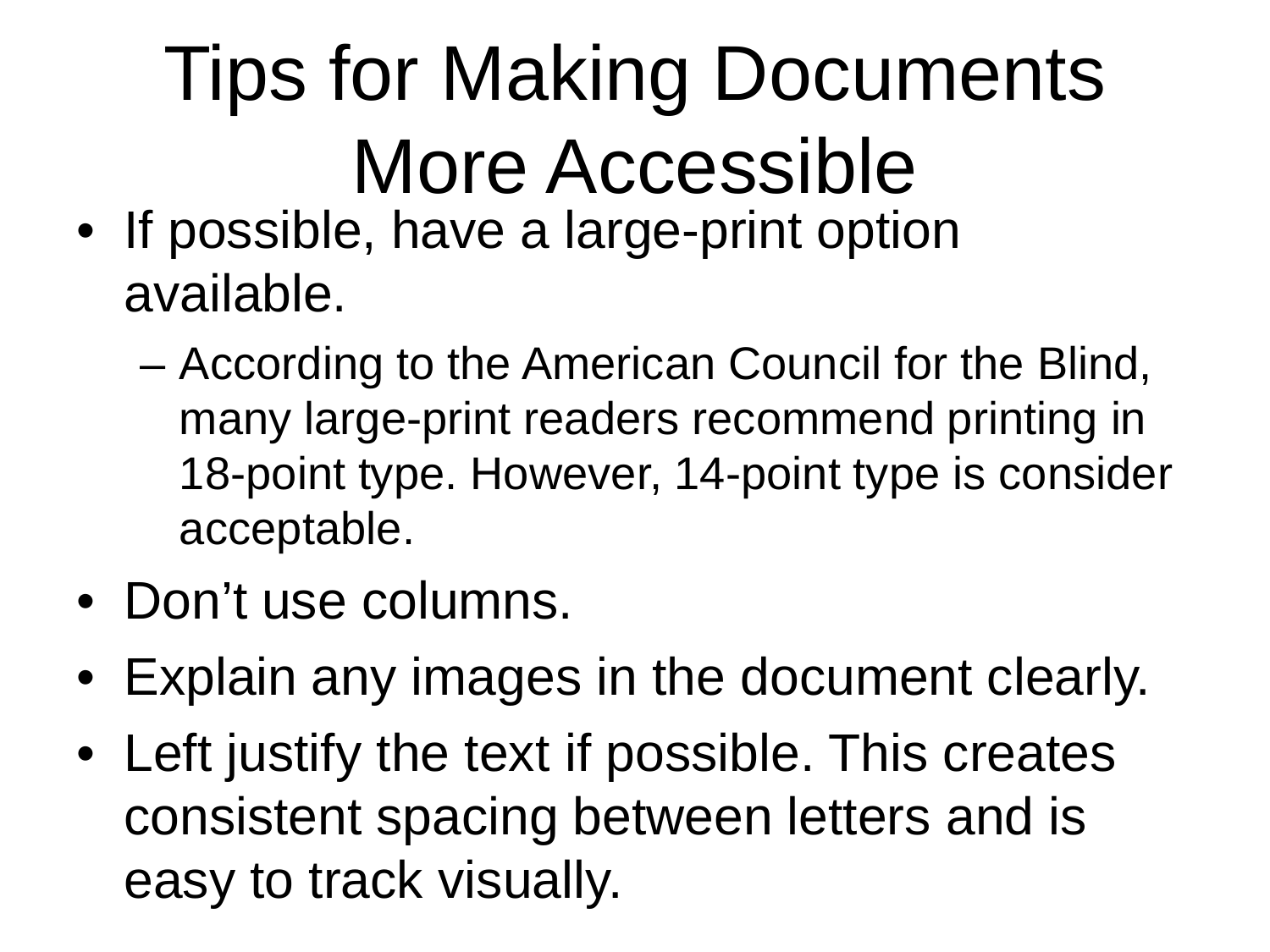## Tips for Making Documents More Accessible

- Consider using block style paragraphs.
- One-inch left and right margins are recommended.
- Avoid printing on glossy paper; it may cause a glare. Consider printing on offwhite page to get an optimal contrast.
- Do not center text.
- Set line spacing to 1.5 line.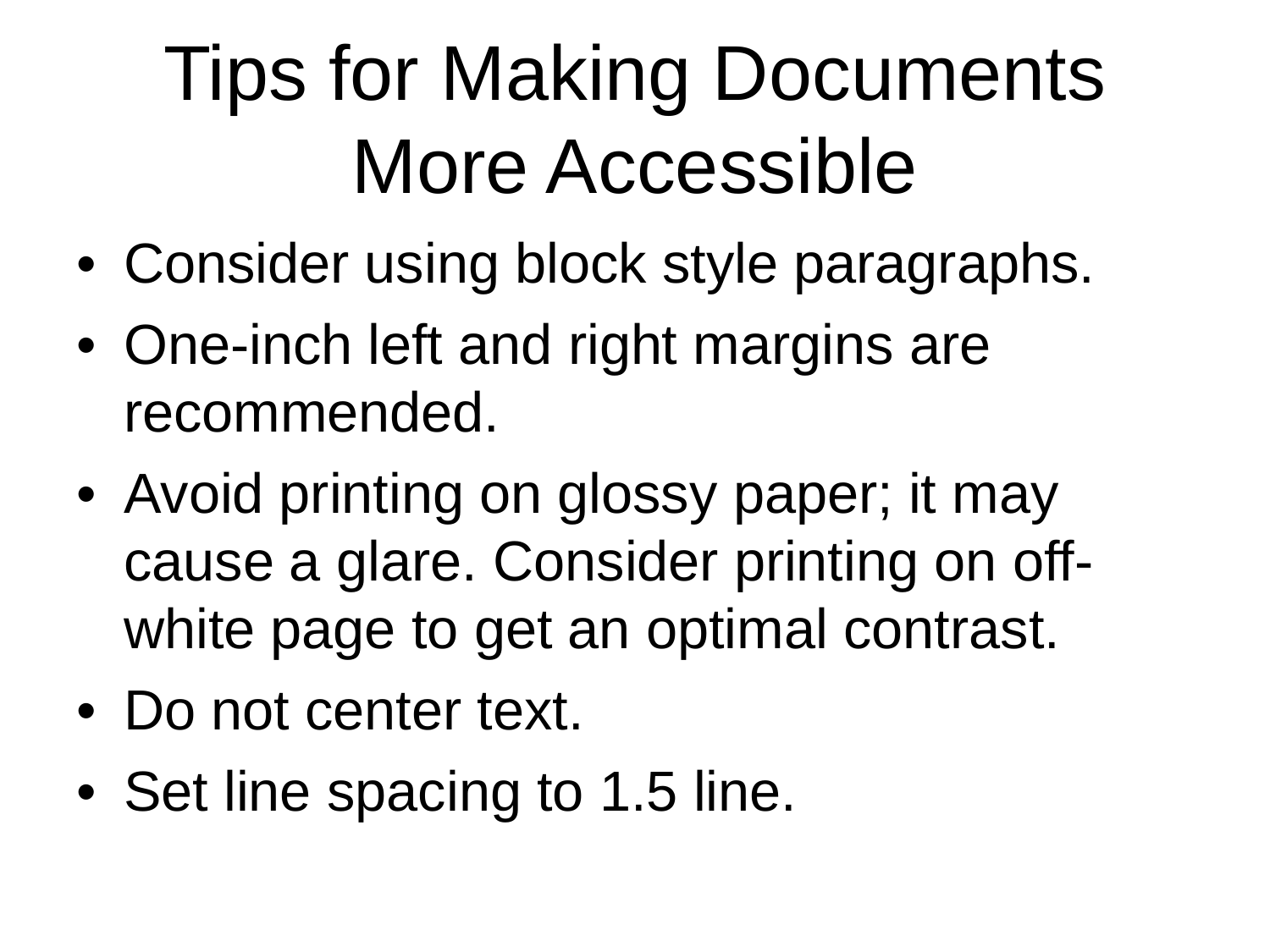## Low/No-Cost Communications Tools

- **Google Groups** (www.googlegroups.com)
	- User-friendly listserv and discussion group functions to help users network, access information and communicate
- **Google Analytics** (www.google.com/analytics/)
	- Provides information and data about website traffic & marketing effectiveness
	- i.e. how many people visit your website, which pages are most visited, common searches, geographic location of users
- **Doodle** (www.doodle.com)
	- Schedule a meeting by sending participants an e-mail or a link to an online survey that collects availability for specific dates and times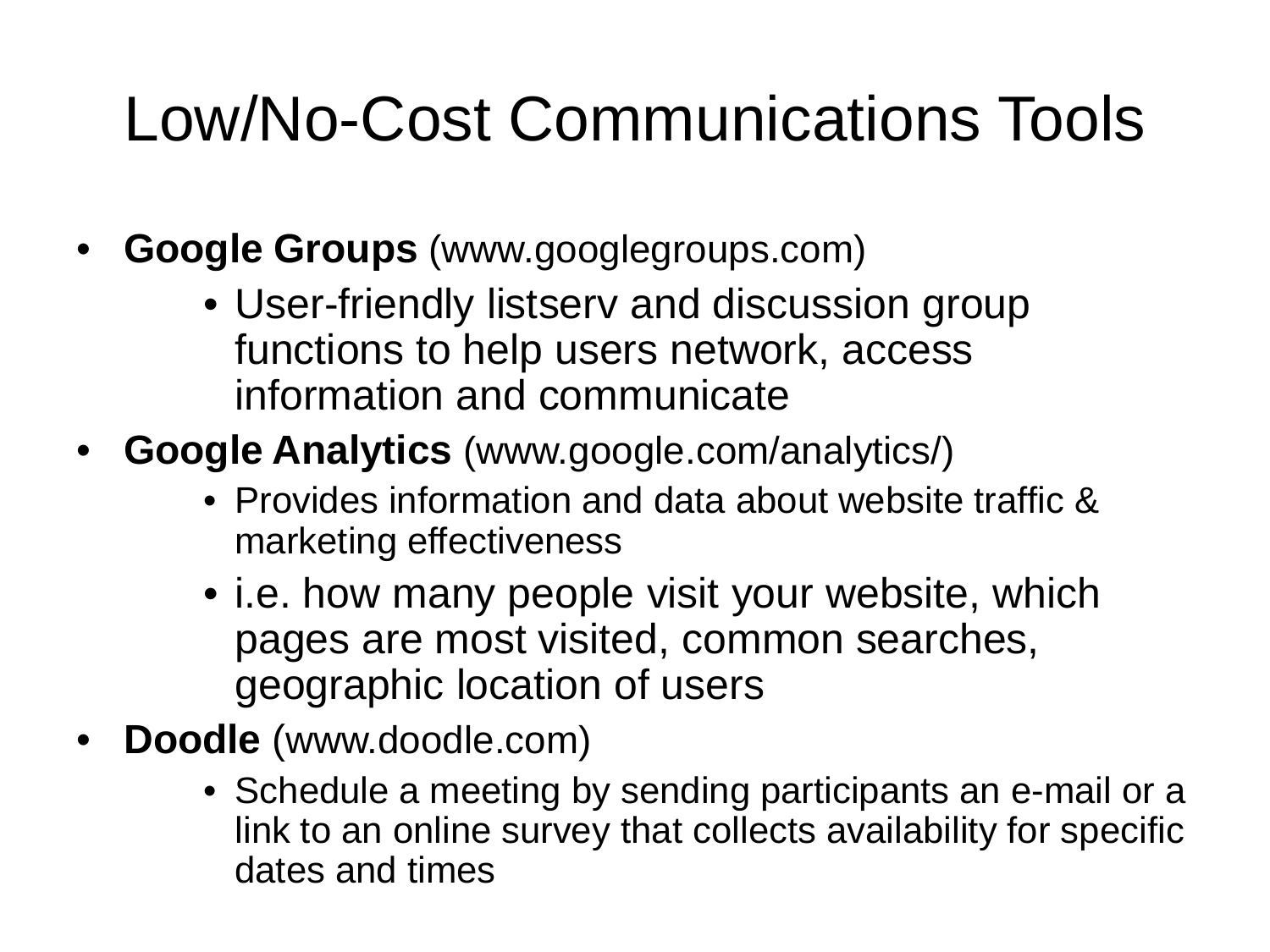## Low/No-Cost Communications Tools

- **Constant Contact** (www.constantcontact.com)
	- E-mail marketing campaigns for events
	- Online surveys
	- Free 60-day trial
	- Pricing plans starting at \$15 per month
- **Tech Soup** (www.techsoup.com)
	- Provides nonprofits with free technology information, resources and support
	- TechSoup Stock, where nonprofits can purchase donated and discounted technology products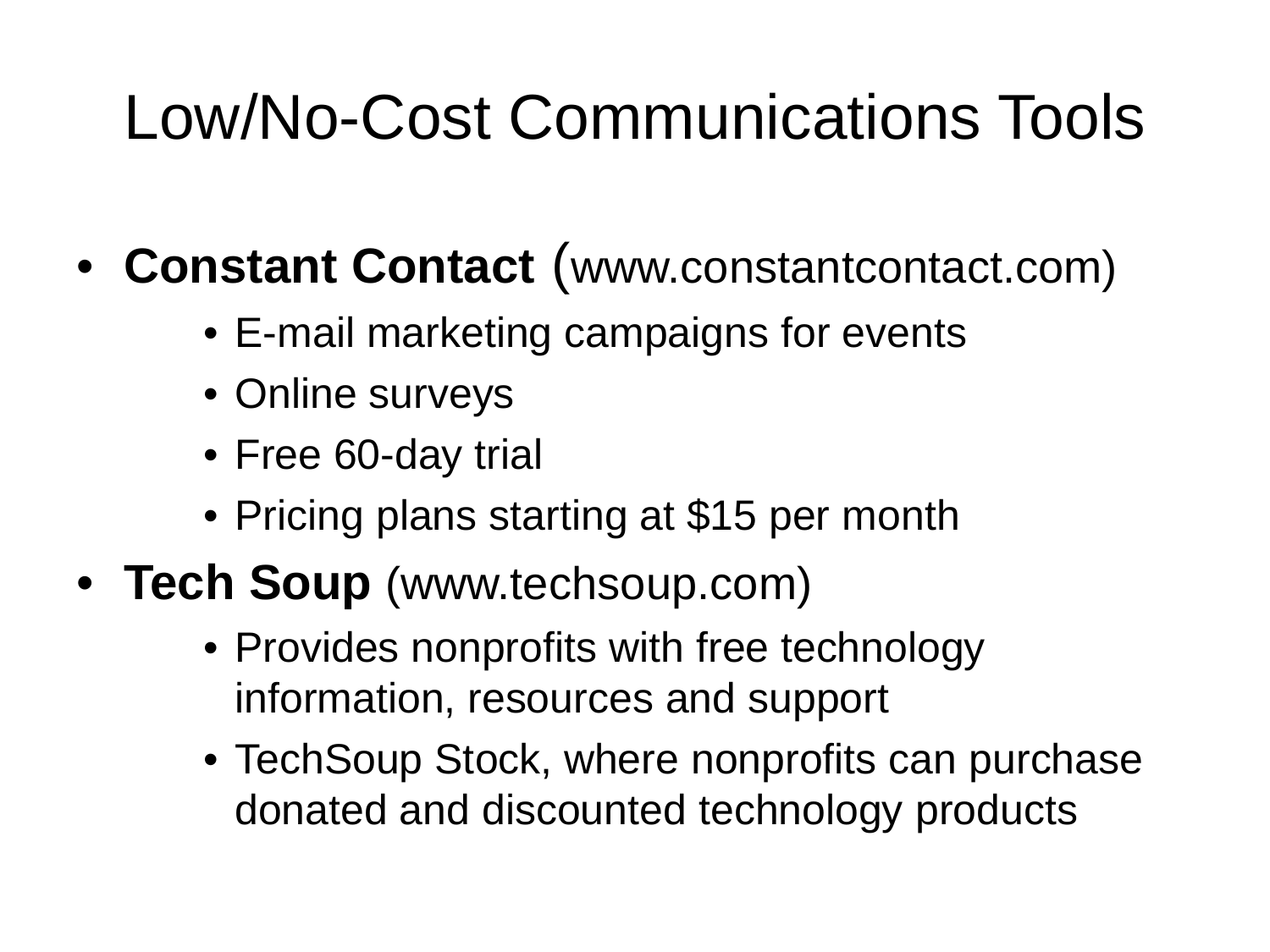## **State Consumer Guides**

- CAGs in Kansas, North Carolina and Virginia received funding (through an RFP process) to develop and promote state-specific guides with technical assistance and support from the Consumer Voice
- Educate people with disabilities and older adults about their options for long-term services and supports so they can make informed decisions
- Empower consumers to be advocates for quality long- term care
- Include information and resources to assist people currently living in nursing homes to move back into the community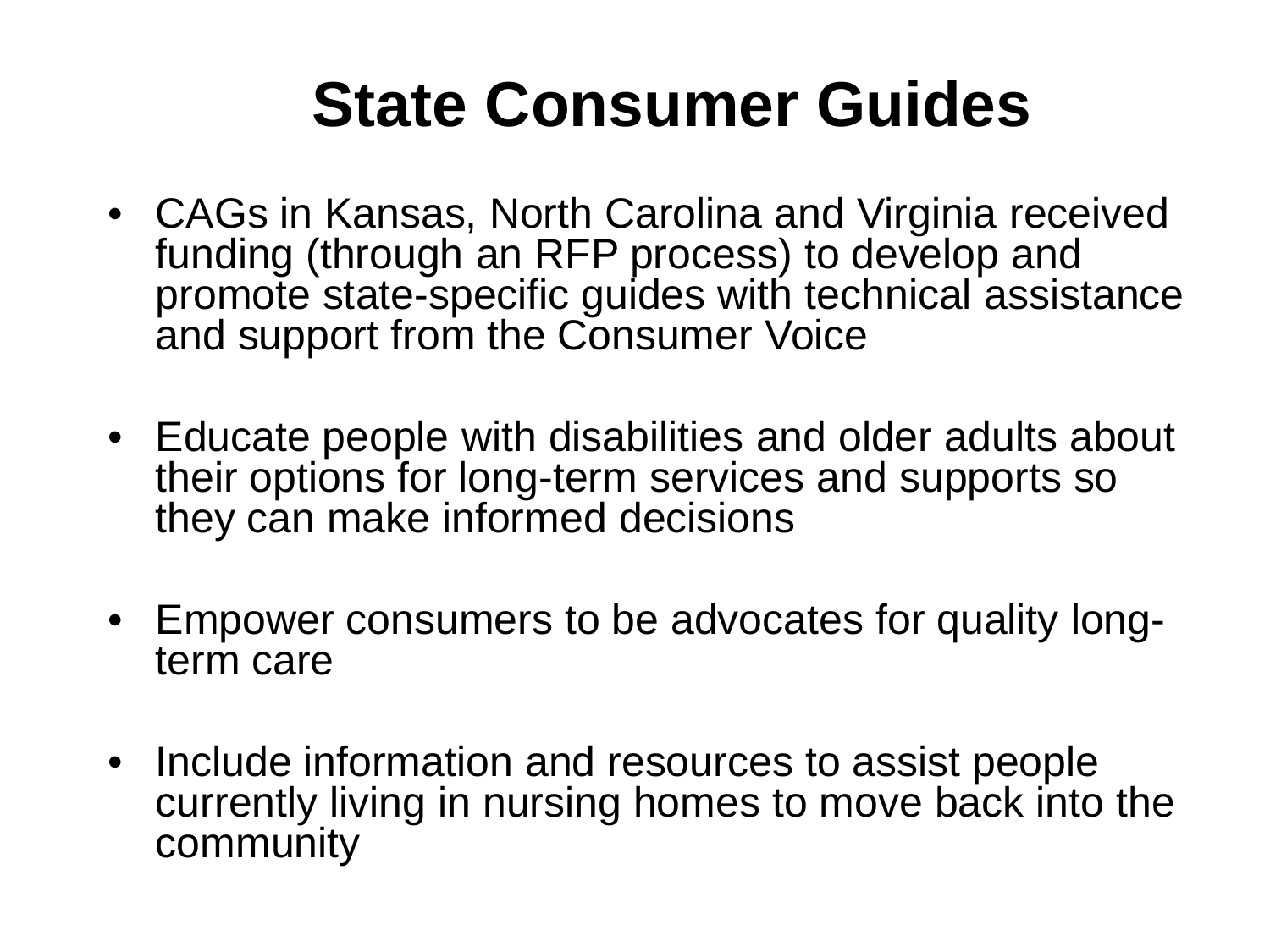# **Other Initiative Components**

- "How to" document
	- To help CAGs and other consumer organizations across the country produce and disseminate their own state guides
	- Includes information from funded CAG summary reports and Consumer Voice interviews with funded CAGs
- Qualitative and quantitative evaluations to determine material usefulness, accessibility, and increase in consumer knowledge
	- National guide
	- State-specific guide
	- Website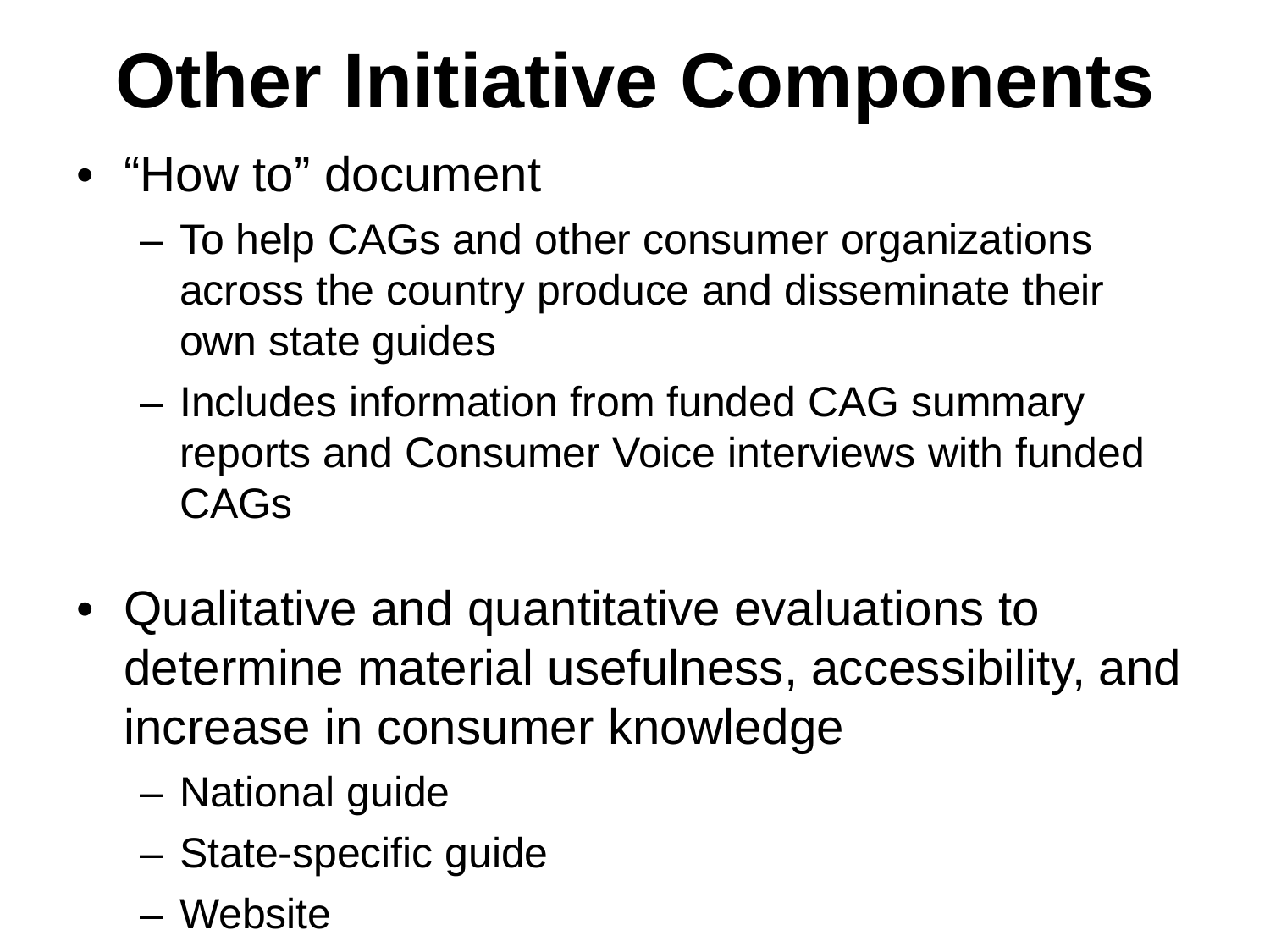# **Stronger CAGs**

- Many CAGs struggle to operate with very limited staff and/or volunteers and funding
- The Consumer Voice worked within and among our network – we provided CAGs with financial and technical resources to carry out work to strengthen their organizations and the work they do for and with LTSS consumers
- In turn, strengthened CAGs can lead to consumers who are better educated about LTSS options and resources and more empowered for self-advocacy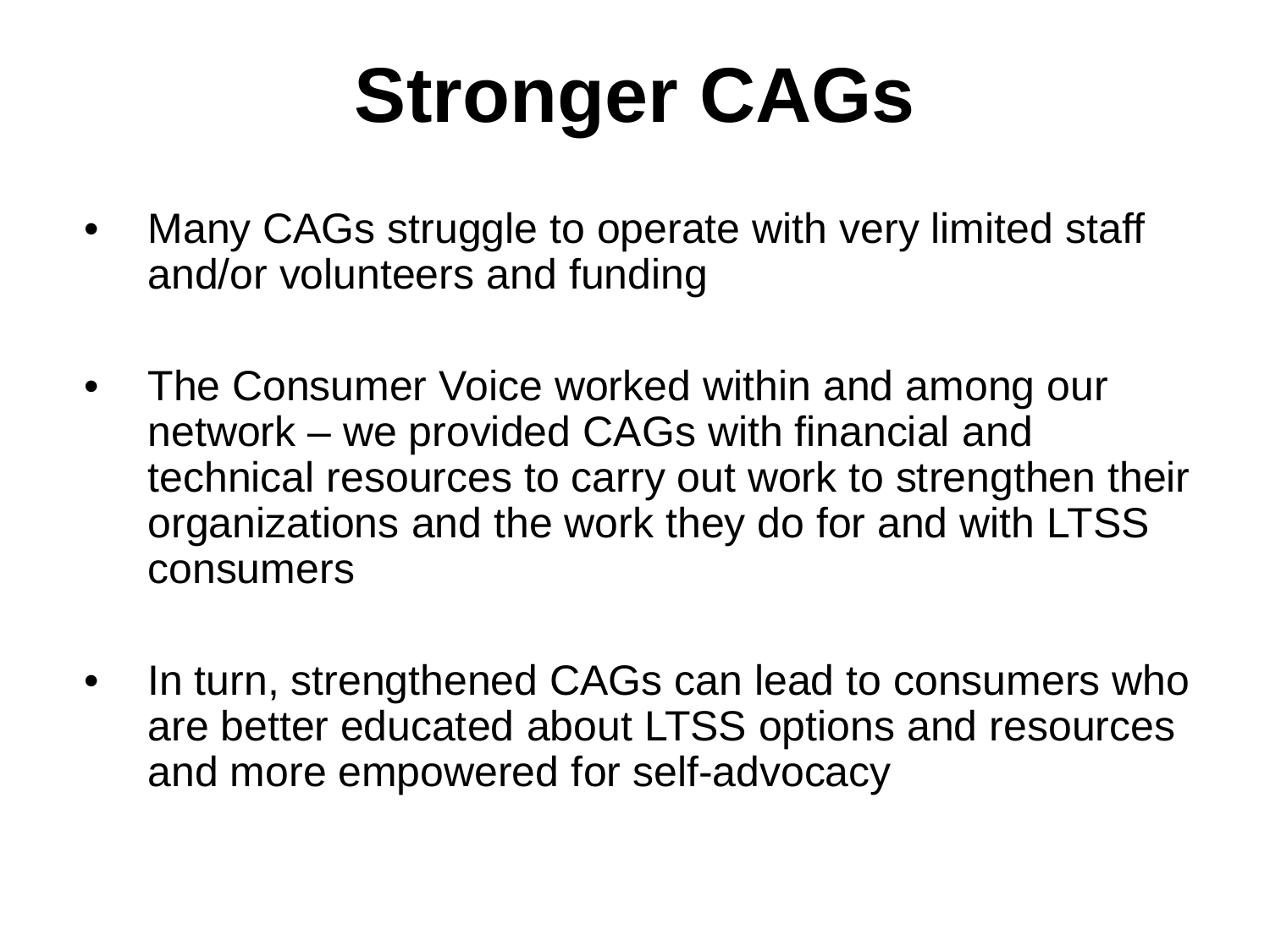### **Peer Empowerment**

- Many consumer LTSS guides are designed to help adult children with their aging parents and are often written by health care professionals
- Few publications are geared to both older adults and persons with disabilities and are written from the consumers' viewpoint
- Consumer guides are written from the consumer perspective and include practical, concrete suggestions and tips directly from LTSS consumers
- Educates people about LTSS options so they can make informed decisions
- Empowers consumers to be advocates for quality LTSS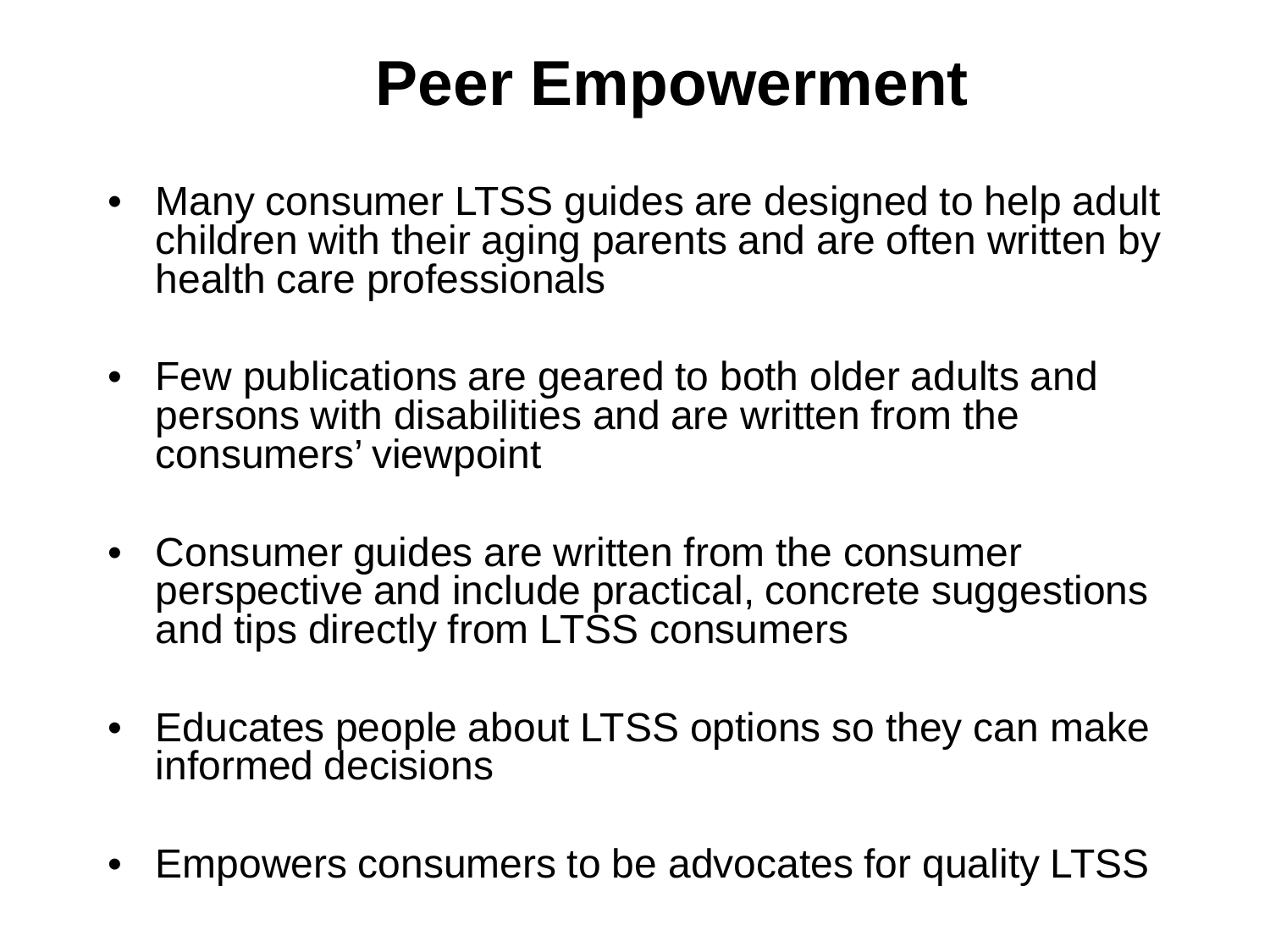### **Aging & Disability Community Partnerships**

- Built a bridge between the aging and disability communities to create a strong, unified consumer voice
- Project materials outreach to older adults *and* individuals with disabilities
	- National guide developed and implemented with support from:
		- Reviewers from organizations in aging and disability communities
		- Advisory council of current LTSS consumers (older adults and persons with disabilities), family members and ombudsmen
- Guides disseminated through relationships with aging and disability organizations and to people with disabilities in the three states
	- i.e. Funded CAGs were encouraged to reach out to a minimum of certain disability groups in their state (CIL, The Arc, etc.)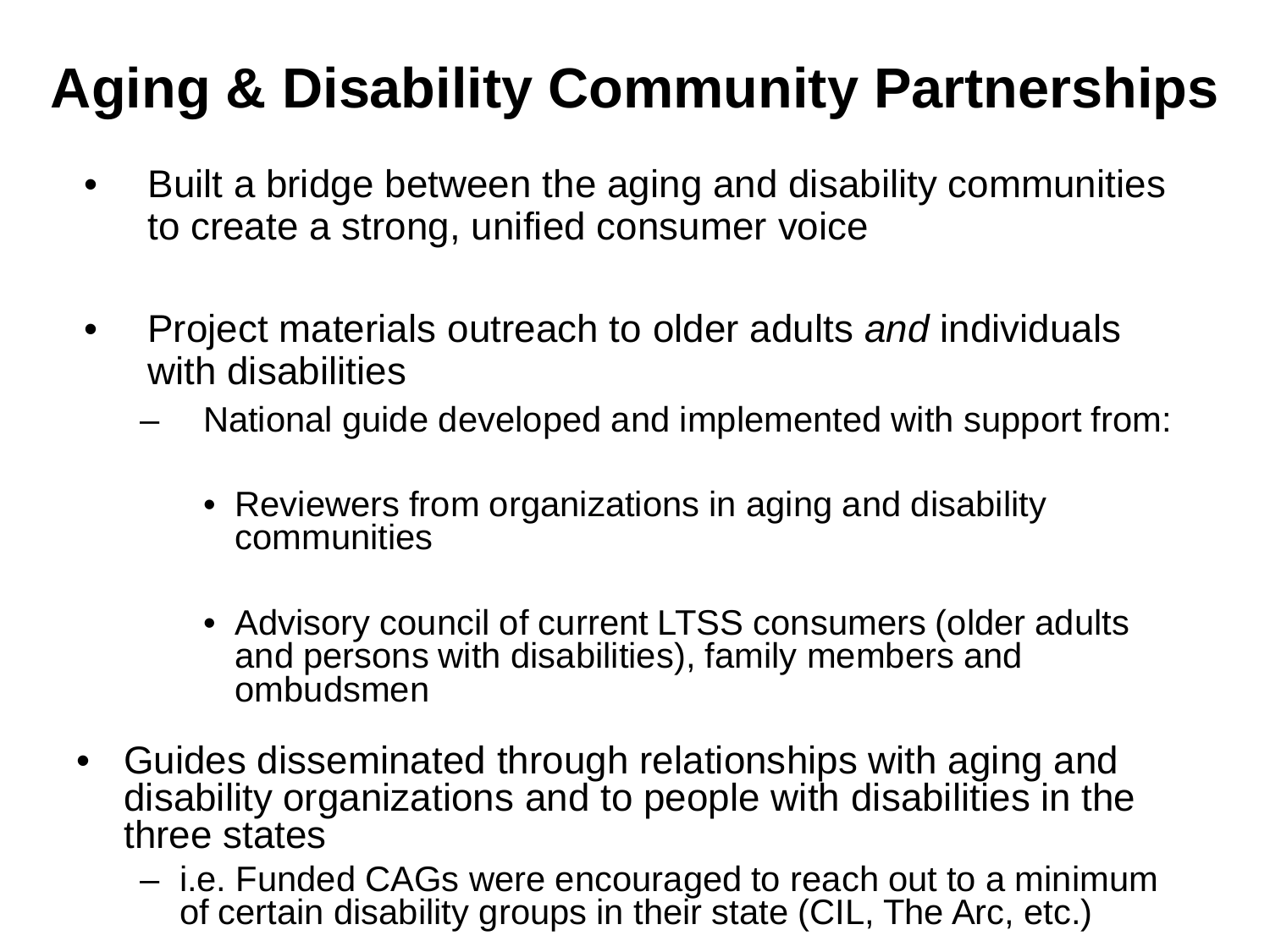### **Consumers for Quality Care, No Matter Where**

- Three-year initiative launched in October 2010
- Expand the national grassroots consumer advocacy network to focus on issues faced by LTSS consumers in non-nursing home settings
- Build a strong consumer voice to advocate for well-coordinated, accessible, quality LTSS in HCBS
- Pilot projects in five states to:
	- Identify barriers faced by consumers in accessing quality HCBS
	- Develop strategies to address public policy issues
	- Develop models of consumer engagement related to HCBS
- Consumer perspectives on quality HCBS report with policy recommendations
- National training opportunities for consumers and advocates
- Website with a story-sharing feature and advocacy tools and resources for achieving quality care